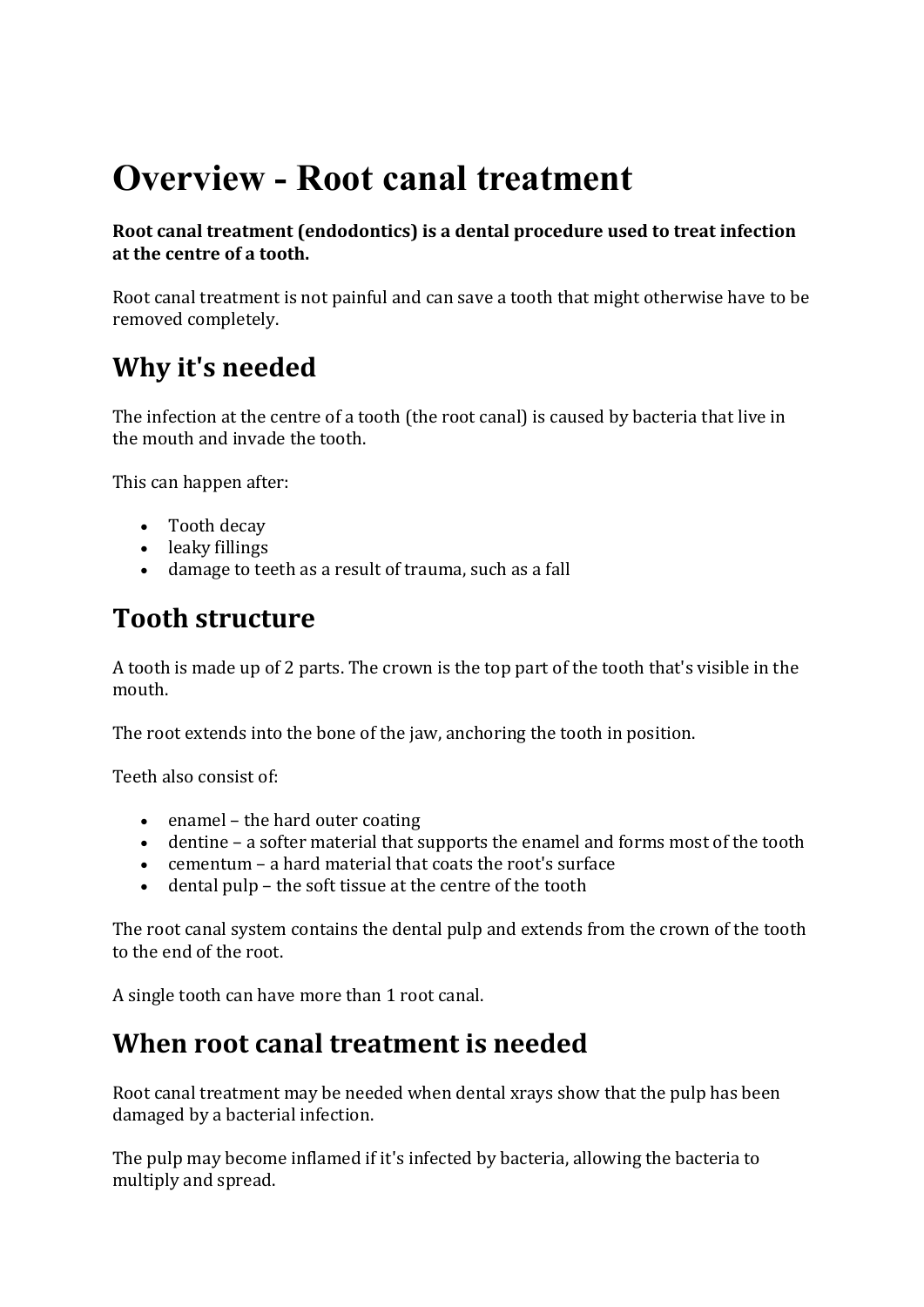The symptoms of a pulp infection include:

- pain when eating or drinking hot or cold food and drink
- pain when biting or chewing
- a loose tooth

As the infection progresses, these symptoms often disappear as the pulp dies.

Your tooth then appears to have healed, but the infection has in fact spread through the root canal system.

You eventually get further symptoms such as:

- $\bullet$  pain when biting or chewing returning
- swelling of the gum near the affected tooth
- pus oozing from the affected tooth
- a swollen cheek or jaw
- $\bullet$  the tooth becoming a darker colour

It's important to see your dentist if you develop toothache. If your tooth is infected, the pulp cannot heal by itself.

Leaving the infected tooth in your mouth may make it worse.

There may also be less chance of the root canal treatment working if the infection within your tooth becomes established. Antibiotics are a type of medicine used to treat bacterial infections, but they are not effective in treating root canal infections. They can though help to treat infection that spreads beyond the root and causes swelling.

## **How root canal treatment is done**

To treat the infection in the root canal, the bacteria need to be removed.

This can be done by either:

- removing the bacteria from the root canal system (root canal treatment) with fine hand and rotary instruments, and cleaning with disinfectants within the canal structure. This is usually undertaken with a rubber (non latex) sheet, called a rubber dam attached over the tooth to keep it clean from entry of bacteria, and the protection of the patients throat when using very small instruments.
- $\bullet$  removing the tooth (extraction)

But removing the tooth is not usually recommended as it's better to keep as many of your natural teeth as possible.

Before having root canal treatment, you'll usually be given a local anaesthetic.

This means the procedure should be painless and no more unpleasant than having a filling.